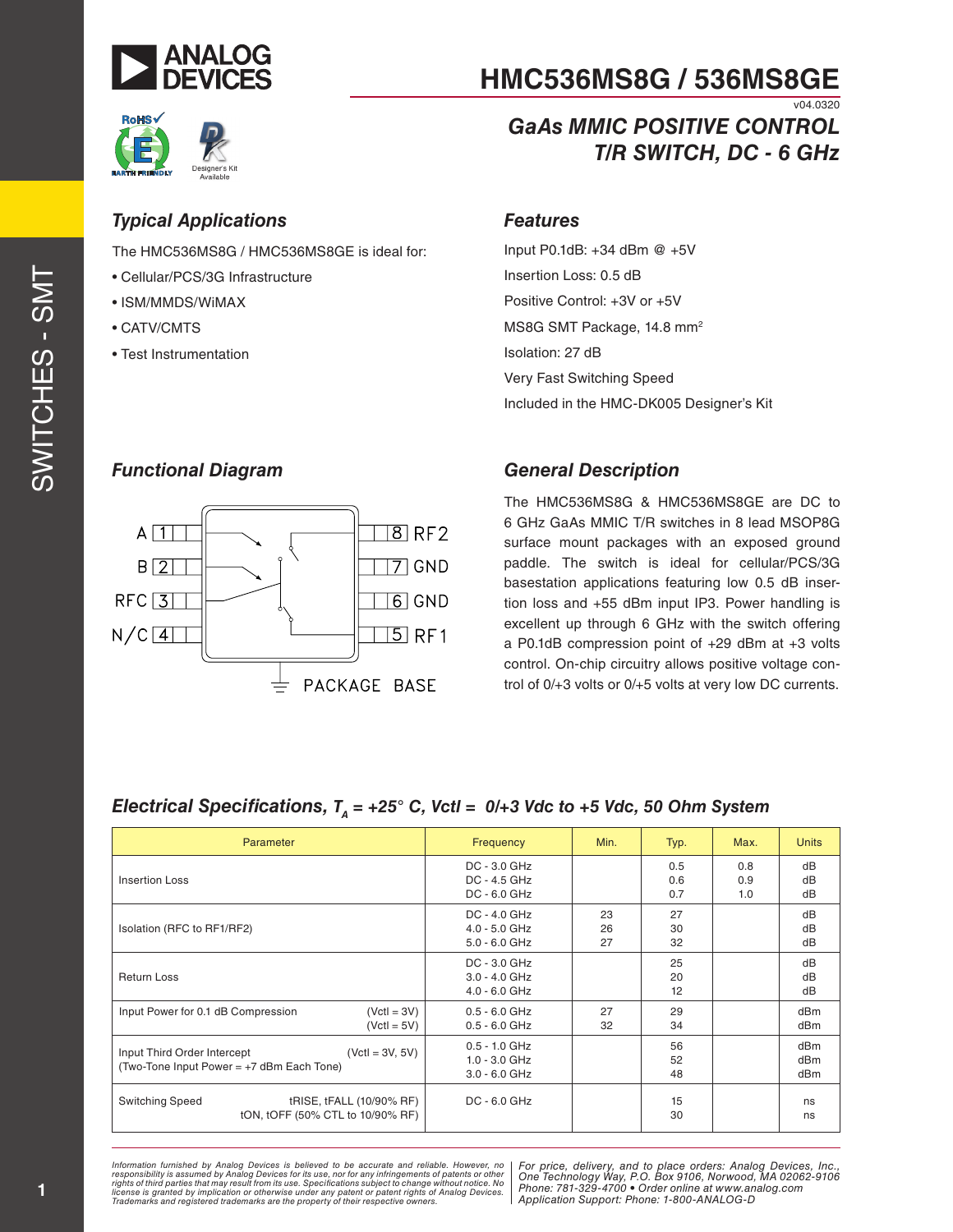



## **HMC536MS8G / 536MS8GE** v04.0320

## *GaAs MMIC POSITIVE CONTROL T/R SWITCH, DC - 6 GHz*



*Isolation Between Ports RFC and RF1 / RF2*



*Input 0.1 dB Compression Point*





*Isolation Between Ports RF1 and RF2*







*For price, delivery, and to place orders: Analog Devices, Inc., One Technology Way, P.O. Box 9106, Norwood, MA 02062-9106 Phone: 781-329-4700 • Order online at www.analog.com Application Support: Phone: 1-800-ANALOG-D*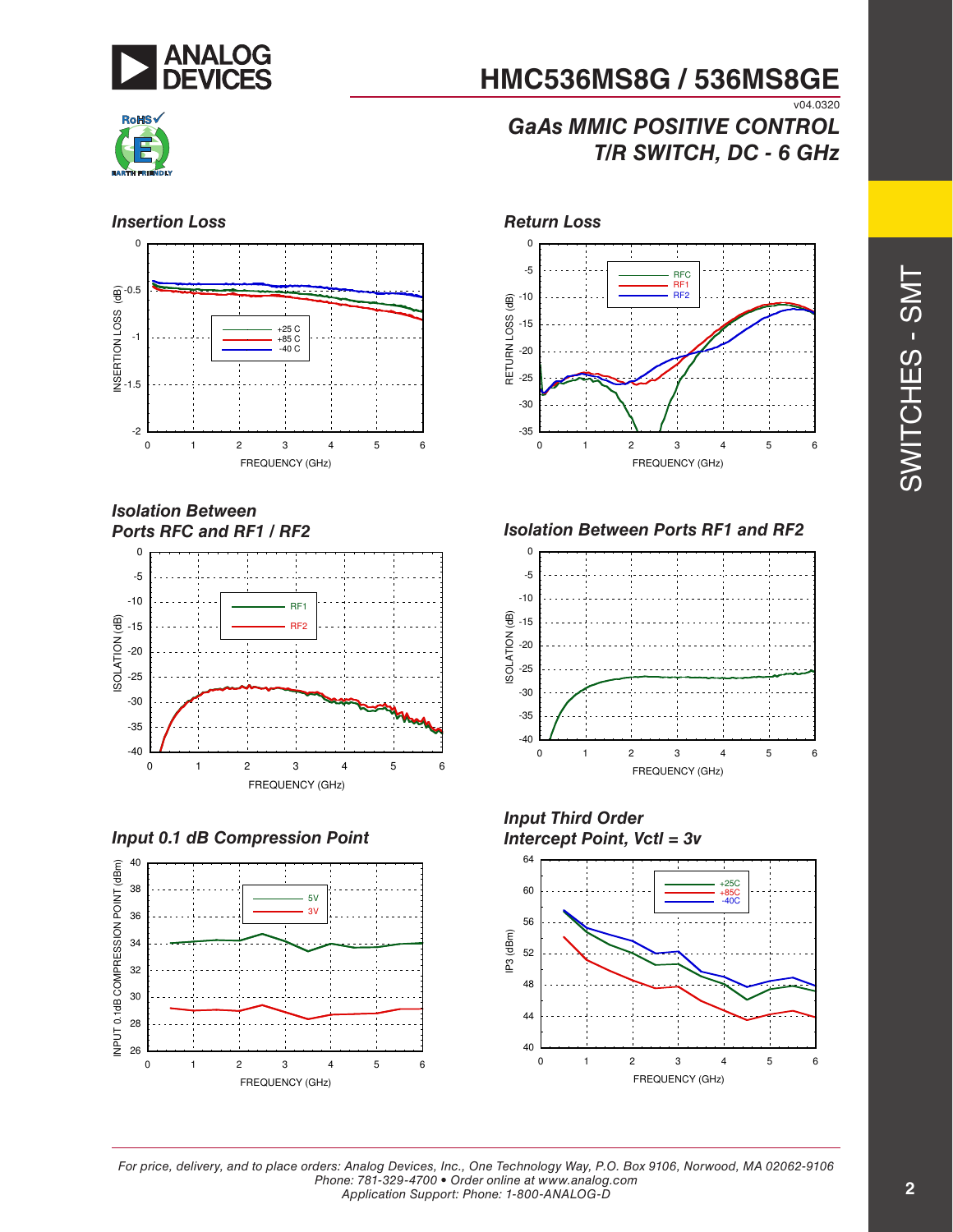



## *Absolute Maximum Ratings*

| <b>Control Voltage Range</b>                                                              | $-0.5$ to $+7.5$ Vdc     |
|-------------------------------------------------------------------------------------------|--------------------------|
| <b>Hot Switch Power Level</b><br>$(VctI = +3V)$                                           | $+29$ dBm                |
| <b>Channel Temperature</b>                                                                | 150 °C                   |
| Continuous Pdiss (T = $85^{\circ}$ C)<br>(derate 13 mW/ $\degree$ C above 85 $\degree$ C) | 0.867 W                  |
| <b>Thermal Resistance</b>                                                                 | 75 °C/W                  |
| <b>Storage Temperature</b>                                                                | -65 to +150 $^{\circ}$ C |
| <b>Operating Temperature</b>                                                              | -40 to +85 $^{\circ}$ C  |
| <b>ESD Sensitivity (HBM)</b>                                                              | Class 1A                 |

### **HMC536MS8G / 536MS8GE** v04.0320

## *GaAs MMIC POSITIVE CONTROL T/R SWITCH, DC - 6 GHz*

### *Control Voltages*

\*Control Input Tolerances are ± 0.2 Vdc

| <b>State</b> | Bias Condition*                           |
|--------------|-------------------------------------------|
| Low          | 0 Vdc @ 25 µA Typical                     |
| High         | $+3$ Vdc to $+5$ Vdc @ 25 $\mu$ A Typical |

#### *Truth Table*

| <b>Control Input</b> |      | <b>Signal Path State</b> |  |
|----------------------|------|--------------------------|--|
|                      |      | RFC to:                  |  |
| Low                  | High | RF <sub>1</sub>          |  |
| High                 | Low  | RF <sub>2</sub>          |  |

*DC blocks are required at ports RFC, RF1, RF2.*

**Choose value for lowest frequency of operation.** 

## *Outline Drawing*



Dimensions shown in millimeters

## *Package Information*

| <b>Part Number</b> | Package Body Material                              | <b>Lead Finish</b> | MSL Rating [1] | Package Marking <sup>[2]</sup>  |
|--------------------|----------------------------------------------------|--------------------|----------------|---------------------------------|
| HMC536MS8GE        | RoHS-compliant Low Stress Injection Molded Plastic | 100% matte Sn      | MSL3           | H536<br><b>XXXX</b>             |
| HMC536MS8GETR      | RoHS-compliant Low Stress Injection Molded Plastic | 100% matte Sn      | MSL3           | H <sub>536</sub><br><b>XXXX</b> |

[1] Max peak reflow temperature of 260 °C

[2] 4-Digit lot number XXXX